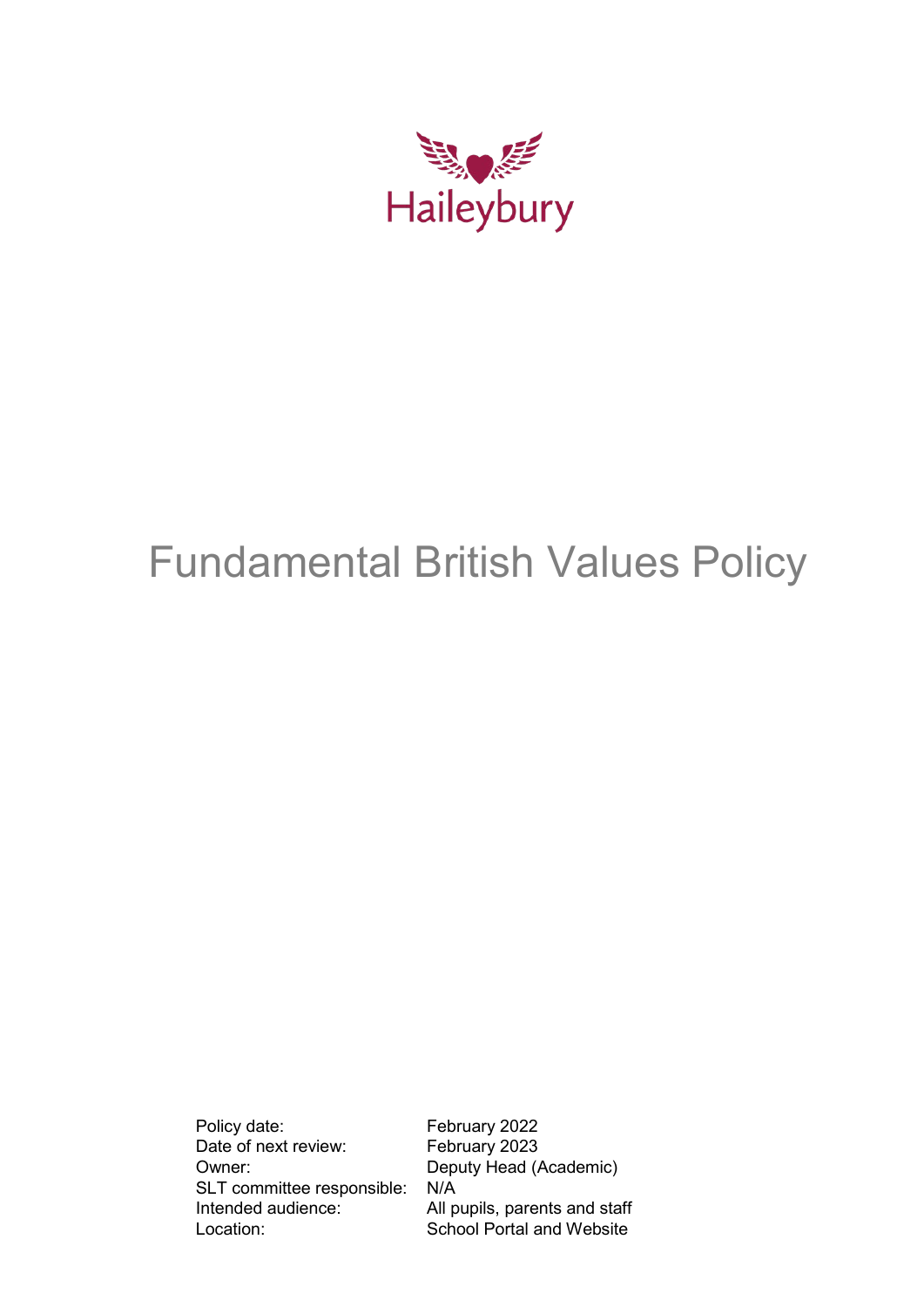## **1. Introduction**

- 1.1 As a British boarding school all of our pupils are required to receive an education that actively promotes the Fundamental British Values of:
	- democracy
	- the rule of law
	- individual liberty
	- mutual respect and tolerance of those with different faiths and beliefs
- 1.2 These values are embedded within the School's ethos and aims, and the School's curriculum.
- 1.3 Several key principles are actively promoted:
	- enabling pupils to develop their self-knowledge, self-esteem and self-confidence
	- enabling pupils to distinguish right from wrong and to respect British law
	- encouraging pupils to accept responsibility for their behaviour, show initiative and understand how they can contribute positively to the lives of those living and working in the locality in which the School is situated and to society more widely
	- enabling pupils to acquire a broad general knowledge of and respect for public institutions and services in Britain
	- promoting tolerance and harmony between different cultural traditions by enabling pupils to acquire an appreciation of and respect for their own and other cultures
	- encouraging respect for other people, paying particular regard to the protected characteristics set out in the Equality Act 2010
	- encouraging respect for democracy and support for participation in the democratic process
- 1.4 These values are taught through various parts of the school curriculum in both a generic and age-specific form. The active pursuit of the above aims is evident in activities encompassing academic, co-curricular and pastoral aspects of the School and relationships between staff and pupils.
- 1.5 Opportunities offered to pupils within both the academic curriculum and co-curricular sphere take account of the diversity of our society and emphasise the importance of respect, tolerance and understanding of one another. The broad range of teaching styles and approaches adopted by staff encourage all pupils to participate in the classroom and discourage the domination of lessons by any particular group or individual.

# **2. Raising awareness and active promotion of fundamental British values**

- 2.1 Fundamental British values are implicitly rooted within the day-to-day functioning of the School. Fundamental British values are promoted through the School's curriculum and through its PSHE and RSE programmes. Further information can be found in the Curriculum Policy, and in the School's PSHE and RSE policies.
- 2.2 Teaching approaches support fundamental British values in a number of ways, for example by encouraging everyone to feel confident in expressing their ideas and opinions in class discussions; by encouraging reflection and celebrating pupil success; by holding pupils to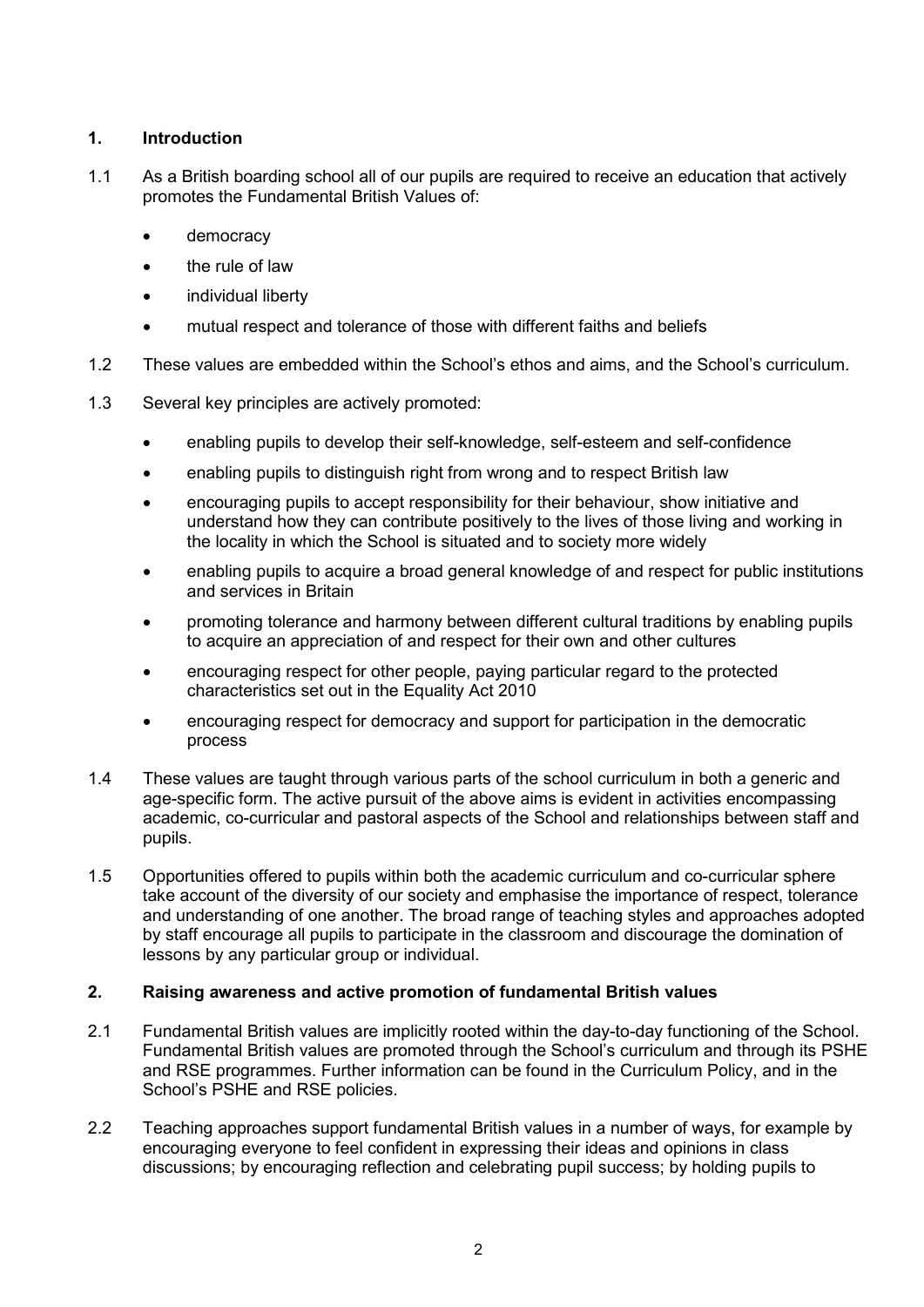account for their behaviour and actions; or encouraging pupils to develop their independent learning skills to take control of their learning.

2.3 The School also promotes fundamental British values through its co-curricular activities, for example:

## **The School Senate**

2.3.1. All pupils have a voice and are listened to. The democratic process is promoted via the School Senate, a forum through which pupil representatives from different year groups present the views of their peers before various staff and SLT. Members of the School Senate make an annual visit to the Houses of Parliament to gain a greater appreciation of how democracy works.

#### **Activities**

- 2.3.2. All pupils in Year 10 upwards are offered the opportunity to take part in the Combined Cadet Force (coordinated by the British Armed Forces) or an Adventure Skills programme. These provide the opportunity for all pupils to become involved in individual leadership roles within a safe and supportive environment whilst allowing them to undertake challenges, demonstrate initiative and be given additional responsibilities.
- 2.3.3. In the Sixth Form the Community Service programme teaches the value of service to others and an appreciation of an individual's place in the community and wider society.
- 2.3.4. The Model United Nations (MUN) programme is open to all pupils and facilitates debates on current world issues, in the style of the United Nations.
- 2.3.5. There are a range of societies which allow pupils to express their own, and to learn about other faiths and cultures, such as the Islamic Society.

#### **Lectures and workshops**

2.3.6. Visiting speakers increase the exposure pupils have to people from a diverse range of cultural backgrounds with contrasting views, opinions and experiences. This broadens pupils' appreciation and understanding of the world around them whilst allowing them the opportunity to ask questions and challenge what they hear.

#### **The International Committee**

2.3.7. The International Committee consists of student representatives from each House. They meet every week and discuss forthcoming events and any issues pertaining to the international students. Its aim is to celebrate the rich diversity that the international students bring to the Haileybury community.

#### **Pupil-led initiatives**

2.3.8. Pupil-led initiatives including charitable events teach pupils how to act in a more socially responsible way and raise awareness of different cultures and traditions. Each year pupils are encouraged to suggest local and national charities and the Charities Committee (comprising members who are democratically elected by their Houses) votes on which the School should support. Through the activity of Haileybury Youth Trust in Uganda, British and Ugandan young people work alongside each other improving lives and livelihoods in some of Africa's most challenging circumstances. Cultural experiences are shared and through the work of the Trust, promoting a deeper mutual understanding and appreciation of cultures. This understanding is further enhanced with visits to Uganda, in assemblies and lessons at Haileybury.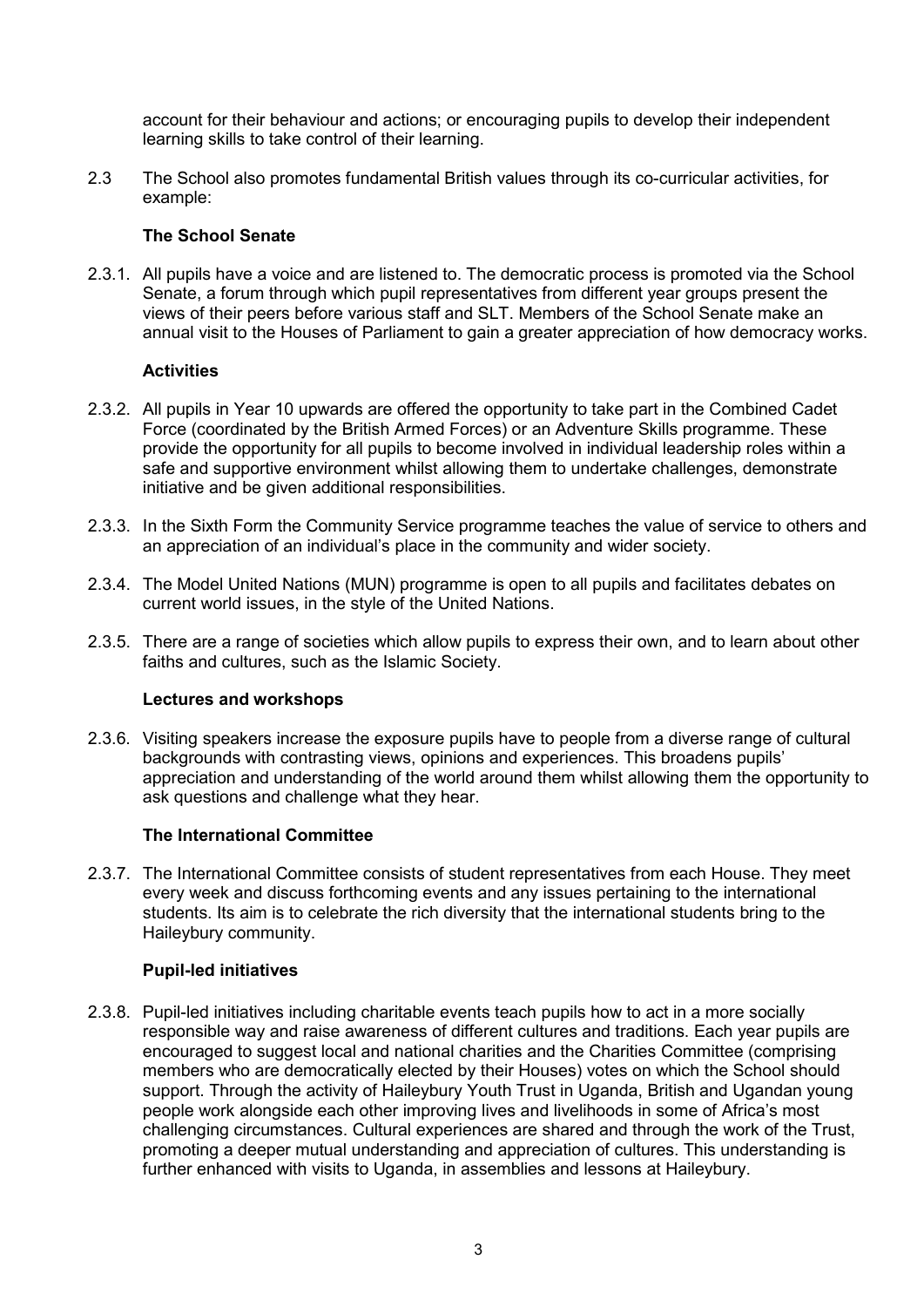#### **School life**

- 2.3.9. Within each House the mix of pupils of different ages, religions, cultures and socio-economic backgrounds provides pupils with the opportunity to gain and develop knowledge and respect for others.
- 2.3.10.Pupil involvement and initiatives both within Houses and around school more generally, including meals, celebrations and events such as the Indian festival of Holi and Chinese New Year, foster an awareness of and promote tolerance and appreciation of different cultures, views and customs.

## **The Chapel**

2.3.11. Haileybury is a Church of England school. As such, the Chapel plays a central role within school and the wider community. Daily Chapel services are based on tolerance, respect and inclusion and the Chaplain welcomes those of all faiths and those of no faith.

#### **Assemblies and Lists**

2.3.12.Pupil achievements and experiences are celebrated in Lists. Presentations on trips, for example to the Hague Model United Nations or to visit Haileybury's charity at work in Uganda are given in assemblies. Members of staff or pupils also have the opportunity to give presentations on current affairs or global or community issues.

## **3. Non-partisan views and teaching**

3.1 In accordance with its regulatory obligations, the School precludes the promotion of partisan political views in the teaching of any subject at School, and takes such steps as are reasonably practicable to ensure that where political issues are brought to the attention of pupils while they are in attendance at school or taking part in school activities, they are presented in a balanced way with opposing views.